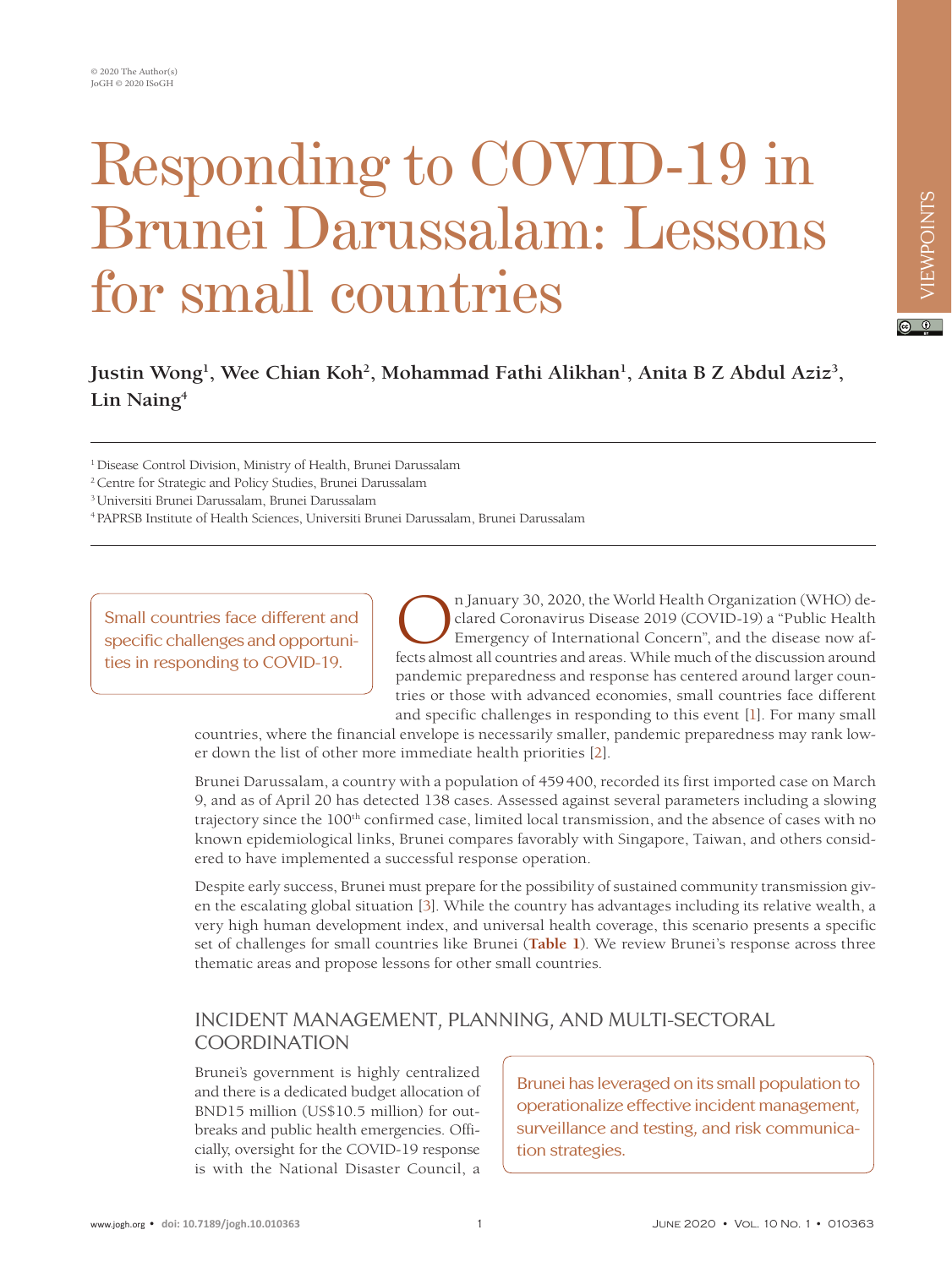<span id="page-1-0"></span>

| Table 1. Challenges and opportunities of small countries in preparing for community transmission of COVID-19 |  |  |  |
|--------------------------------------------------------------------------------------------------------------|--|--|--|
|--------------------------------------------------------------------------------------------------------------|--|--|--|

| <b>CHARACTERISTICS</b>                                                                             | CHALLENGES                                                                                                                                                 | <b>OPPORTUNITIES</b>                                                                                                                                                                                 |  |
|----------------------------------------------------------------------------------------------------|------------------------------------------------------------------------------------------------------------------------------------------------------------|------------------------------------------------------------------------------------------------------------------------------------------------------------------------------------------------------|--|
| Multiple land borders and high<br>connectivity to other countries                                  | Vulnerable to multiple importation events                                                                                                                  | Implementation of proportionate measures at point of<br>entry                                                                                                                                        |  |
|                                                                                                    | Export of disease to other countries                                                                                                                       |                                                                                                                                                                                                      |  |
|                                                                                                    | Travel and trade restrictions                                                                                                                              | Collaboration with neighbouring countries for rapid<br>exchange of information and joint risk assessment                                                                                             |  |
| Lack of state capacity or prior<br>experience in managing large<br>outbreaks or natural disasters  | Infrequent activation of existing coordination<br>mechanisms may result in over-reliance on strong<br>interpersonal relationships for multi-agency working | Ensure rationalisation of managerial responsibilities in<br>crisis                                                                                                                                   |  |
|                                                                                                    | Institutional memory and resilience are more fragile                                                                                                       | Clarity on accountability for different plans and<br>procedures, supplemented by documentation of<br>processes to reinforce resilience                                                               |  |
| Limited local health workforce and<br>health service facilities                                    | Healthcare services may quickly become<br>overwhelmed with demands for critical care beds<br>and other equipment                                           | Health workforce can be redeployed in early phases of<br>the epidemic to regain control                                                                                                              |  |
|                                                                                                    | Other non-COVID-19 health services may be<br>neglected                                                                                                     | Contact tracing and quarantine measures can slow<br>down epidemic progression                                                                                                                        |  |
| Reliance on imports for PPE and<br>essential medical supplies                                      | Supply chain disruptions and travel restrictions may<br>limit availability of essential medical supplies to<br>effectively manage the pandemic             | PPE and essential drug stockpiling during 'peacetime'<br>can be augmented by regional collaboration and strong<br>bilateral and multilateral relationships to ensure supply<br>lines remain constant |  |
| Information tends to spread quickly<br>in smaller communities with<br>multiple information sources | False information may spread quickly and cause<br>public panic, which can be difficult to control on<br>unconventional platforms or social media           | Ensuring transparency and openness of information<br>from health authorities that are responsive to public<br>concerns                                                                               |  |
| Heterogeneous population and<br>significant foreign worker<br>population                           | Different cultural expectations surrounding social<br>distancing measures                                                                                  | Engagement with community and religious leaders for<br>targeted approaches                                                                                                                           |  |
|                                                                                                    | Some groups such as foreign workers may be harder<br>to reach                                                                                              | Foreign missions can provide assistance in ensuring<br>foreign worker access to health care                                                                                                          |  |

PPE – personal protective equipment

multi-agency group, although the council has convened only occasionally. The Ministry of Health Emergency Operations Centre manages day-to-day issues with ad hoc support from other agencies. However, the lack of an updated resource map and resource-pooling arrangements hampered initial efforts. Moreover, there is a lack of clarity on responsibilities for securing operational logistic arrangements.

Many small countries lack experience in crisis management, and response capacities are often untested in real-life events [[4](#page-3-3)]. Although Brunei has a range of legislation that support crisis management, it lacks experience in handling large-scale outbreaks due to infrequent activation of existing coordination mechanisms. Yet strong interpersonal relationships can mitigate the lack of more formal structures, as evident in Brunei's ad hoc multi-agency arrangements at the technical and operational level. Leveraging these informal networks, at least in the initial phases, can allow for more formal mechanisms to emerge naturally over the course of the outbreak. This should be supplemented by efforts to establish clear lines of accountability and documentation of processes to preserve institutional memory.

#### SURVEILLANCE AND LABORATORY TESTING

Enhanced surveillance mechanisms in place since January meant that in the course of the investigation of its first case, Brunei was able to recognize and alert the global health community of an international super-spreading event – the Tablighi Jamaat cluster – the first country to do so. An estimated 15000 participants from around the world had attended a religious event in Malaysia in late February, including 81 from Brunei. 19 infected locals returned home and transmitted the disease to family members, coworkers, and many others in a local religious gathering, marking the start of Brunei's first COVID-19 cluster [[5](#page-3-4)]. Brunei's success in controlling this first wave owes much to its surveillance mechanism supported by rigorous contact tracing. The surveillance system leverages on digital patient records in the national health information management system database that links all health care facilities with near 100% penetration of the population. There are dedicated teams for contact tracing comprising trained public health officers and field workers. Contact tracing is done manually which can be time and resource intensive [\[2](#page-3-1)]. In order to ensure sustainability of contact tracing activities, the contact tracing teams are supplemented by police officers who assist in case investigation and activity mapping.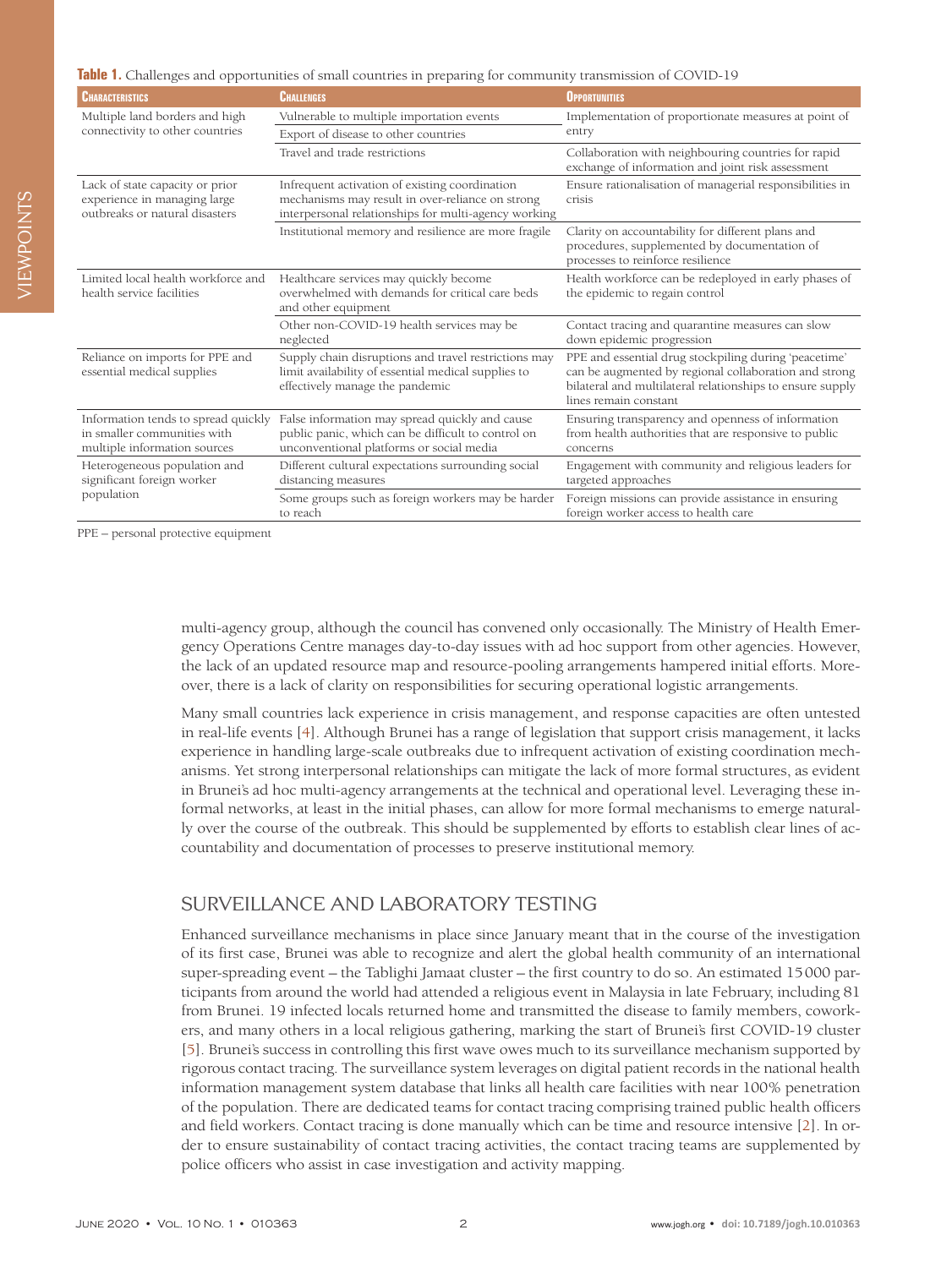

**Photo: From the collection of Mas Fahri Azahari, used with permission.**

Brunei is an early adopter of RT-PCR testing in the absence of symptoms. COVID-19 testing is mandatory under the Infectious Disease Act for all individuals with (i) travel or closecontact history (regardless of symptoms); (ii) pneumonia; or (ii) present a second time at a health care facility for an influenza-like illness within a 14-day period. In addition, random sampling is also conducted in community health centers, and among the large foreign worker population.

To support this considerable testing strategy, a sports complex has been converted into a 24-hour testing facility and a new Molecular Diagnostic Unit for Respiratory Viruses (built in three weeks) has begun operations,

increasing *SARS-CoV-2* testing capacity from 240 to 1000 specimens per day [\[6\]](#page-3-5). As of April 20, Brunei's test-per-capita ratio is 2479 in 100000, among the world's highest.

Brunei's small population size and centralized government enabled rapid implementation of an enhanced surveillance mechanism and a mass testing program. We propose this model for other small countries, especially those with limited critical care infrastructure and surge capacity. Containment efforts can be crucial in delaying the onset of widespread community transmission, buying vital time to prepare mitigation measures and build capacity for supporting later stages of the pandemic.

#### RISK COMMUNICATION

A significant public communications strategy was established, and the government has been more transparent and responsive than usual. A unique (for Brunei) feature of the response are daily press conferences broadcast live on national television and social media channels. These are led by the Health Minister who is frequently joined by other ministers to address queries from the press and public. A dedicated 24-hour hotline for public inquiries and a self-screening mobile application integrated with artificial intelligence and data analytic capabilities have also been established [\[7\]](#page-3-6). In general, this transparency has won public trust. Civic society has also played a key role, which is uncommon in the country's top-down governance structure. A significant grassroots movement sparked a surge of volunteerism and community advocacy to reinforce the official government stance on social distancing and personal hygiene [[8\]](#page-3-7).

We recommend that small countries capitalize on their relative ease of information dissemination and invest in risk communication activities that engage the whole society. In Brunei, leadership within the health sector was visible, supported by other sectors, and seen to be responsive to public concerns. Engagement with both traditional and non-traditional media such as social media influencers and local personalities have paid off with momentum generated by local grassroot efforts serving as a counterweight to small pockets of misinformation on social media. At later stages of the pandemic, governments may need communities to sacrifice social well-being and job security during periods of enhanced social distancing. Initial efforts at gaining public trust and support will be crucial in securing compliance to these measures and sustaining the response [[9\]](#page-3-8).

Looking ahead, as *SARS-CoV-2* is expected to remain circulating, planning an exit strategy that minimises socioeconomic damage and accounts for potential disease resurgence should be initiated [\[10\]](#page-3-9). Adopting a phased approach to de-escalation, including gradual relaxation of social distancing measures and leveraging technology for swift contact tracing, could be a viable strategy to sustain the response to the COVID-19 pandemic [\[11\]](#page-3-10).